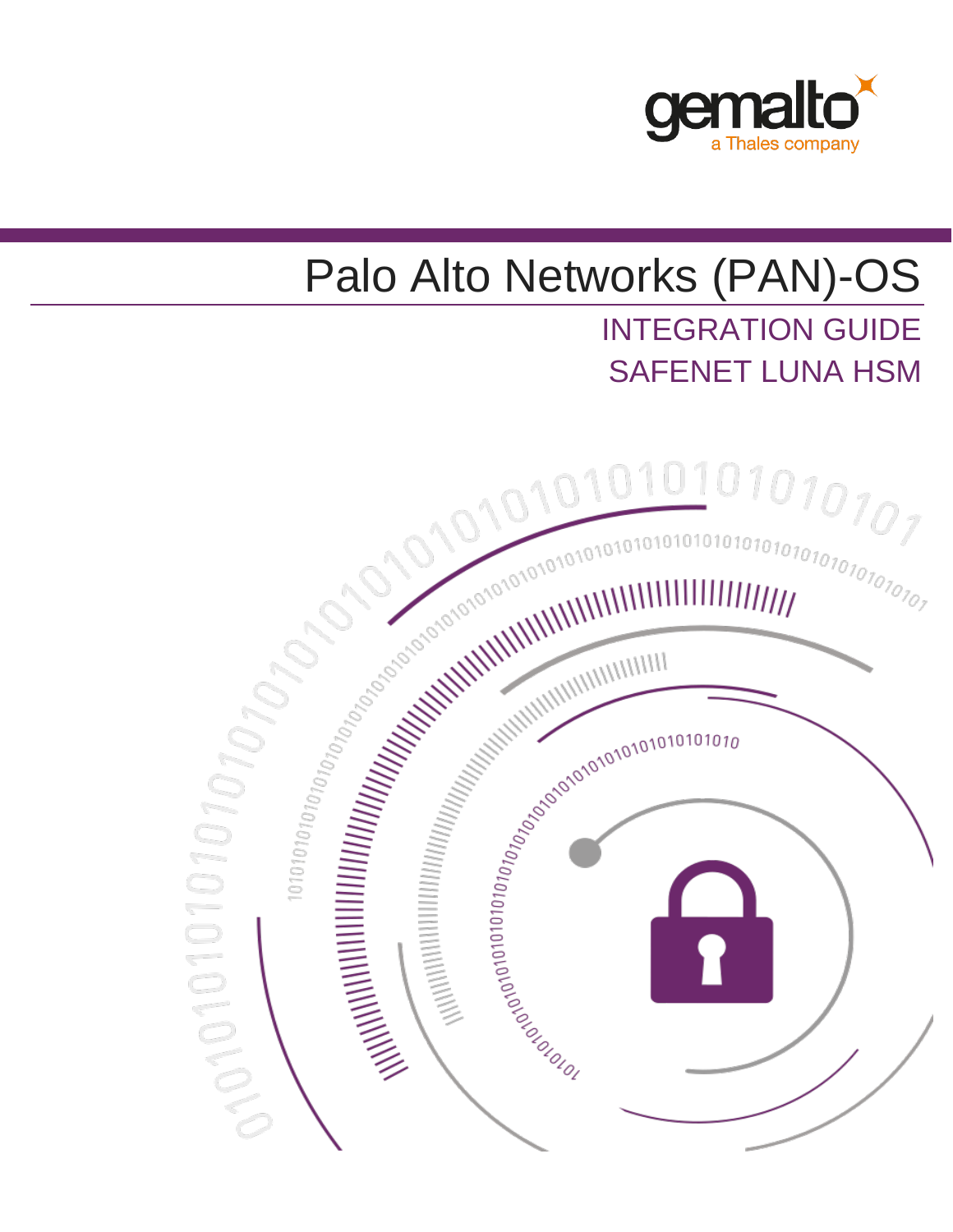#### **Document Information**

| <b>Document Part Number</b> | $ 007 - 000441 - 001$ |
|-----------------------------|-----------------------|
| <b>Release Date</b>         | June 2019             |

#### **Revision History**

| <b>Revision</b> | <b>Date</b> | Reason               |
|-----------------|-------------|----------------------|
| A               | June 2019   | <b>First Release</b> |

### **Trademarks, Copyrights, and Third-Party Software**

© 2019 Gemalto. All rights reserved. Gemalto and the Gemalto logo are trademarks and service marks of Gemalto N.V. and/or its subsidiaries and are registered in certain countries. All other trademarks and service marks, whether registered or not in specific countries, are the property of their respective owners.

### **Disclaimer**

All information herein is either public information or is the property of and owned solely by Gemalto NV. and/or its subsidiaries who shall have and keep the sole right to file patent applications or any other kind of intellectual property protection in connection with such information.

Nothing herein shall be construed as implying or granting to you any rights, by license, grant or otherwise, under any intellectual and/or industrial property rights of or concerning any of Gemalto's information.

This document can be used for informational, non-commercial, internal and personal use only provided that:

- The copyright notice below, the confidentiality and proprietary legend and this full warning notice appear in all copies.
- This document shall not be posted on any network computer or broadcast in any media and no modification of any part of this document shall be made.

Use for any other purpose is expressly prohibited and may result in severe civil and criminal liabilities.

The information contained in this document is provided "AS IS" without any warranty of any kind. Unless otherwise expressly agreed in writing, Gemalto makes no warranty as to the value or accuracy of information contained herein.

The document could include technical inaccuracies or typographical errors. Changes are periodically added to the information herein. Furthermore, Gemalto reserves the right to make any change or improvement in the specifications data, information, and the like described herein, at any time.

Gemalto hereby disclaims all warranties and conditions with regard to the information contained herein, including all implied warranties of merchantability, fitness for a particular purpose, title and noninfringement. In no event shall Gemalto be liable, whether in contract, tort or otherwise, for any indirect, special or consequential damages or any damages whatsoever including but not limited to damages resulting from loss of use, data, profits, revenues, or customers, arising out of or in connection with the use or performance of information contained in this document.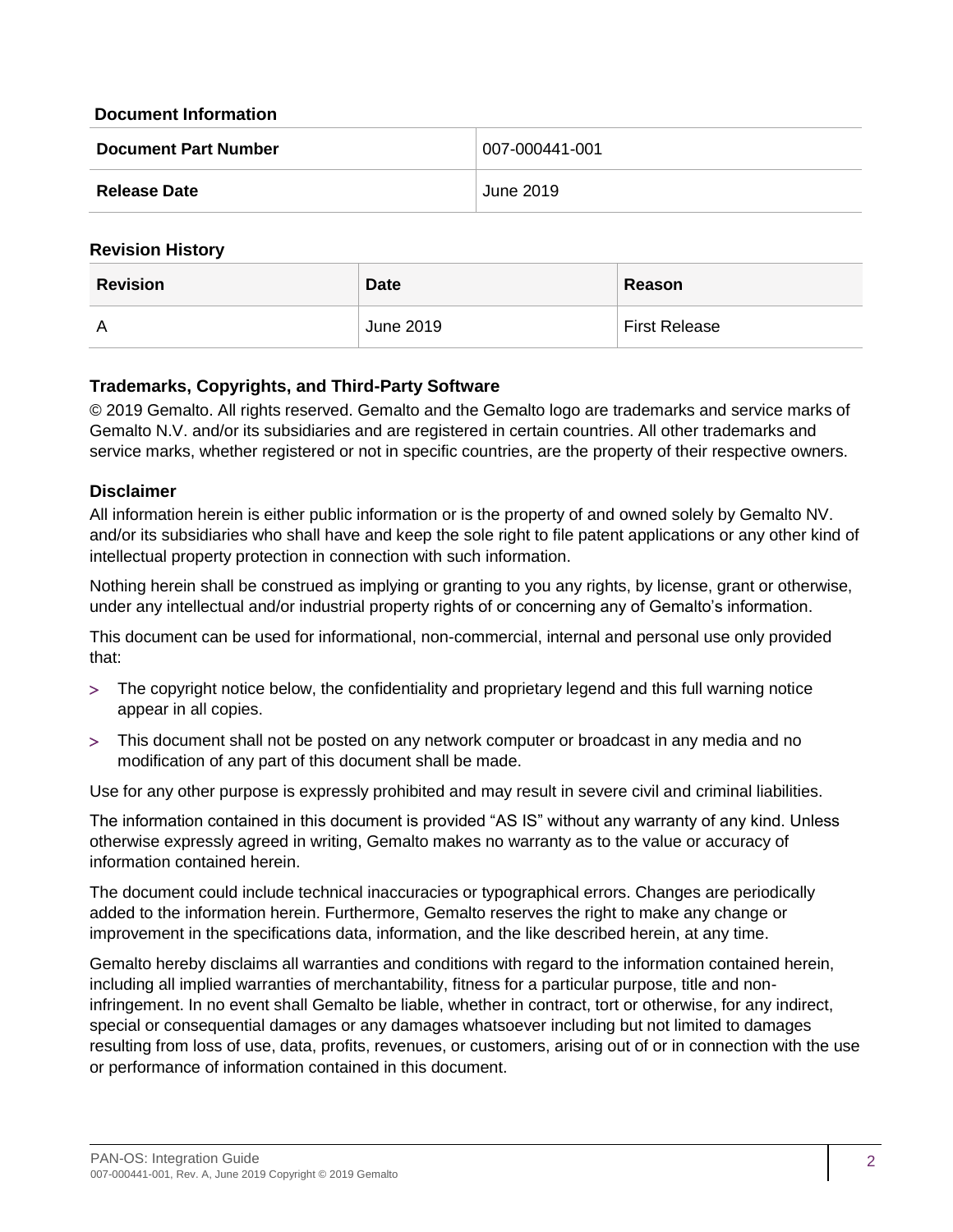Gemalto does not and shall not warrant that this product will be resistant to all possible attacks and shall not incur, and disclaims, any liability in this respect. Even if each product is compliant with current security standards in force on the date of their design, security mechanisms' resistance necessarily evolves according to the state of the art in security and notably under the emergence of new attacks. Under no circumstances, shall Gemalto be held liable for any third party actions and in particular in case of any successful attack against systems or equipment incorporating Gemalto products. Gemalto disclaims any liability with respect to security for direct, indirect, incidental or consequential damages that result from any use of its products. It is further stressed that independent testing and verification by the person using the product is particularly encouraged, especially in any application in which defective, incorrect or insecure functioning could result in damage to persons or property, denial of service or loss of privacy.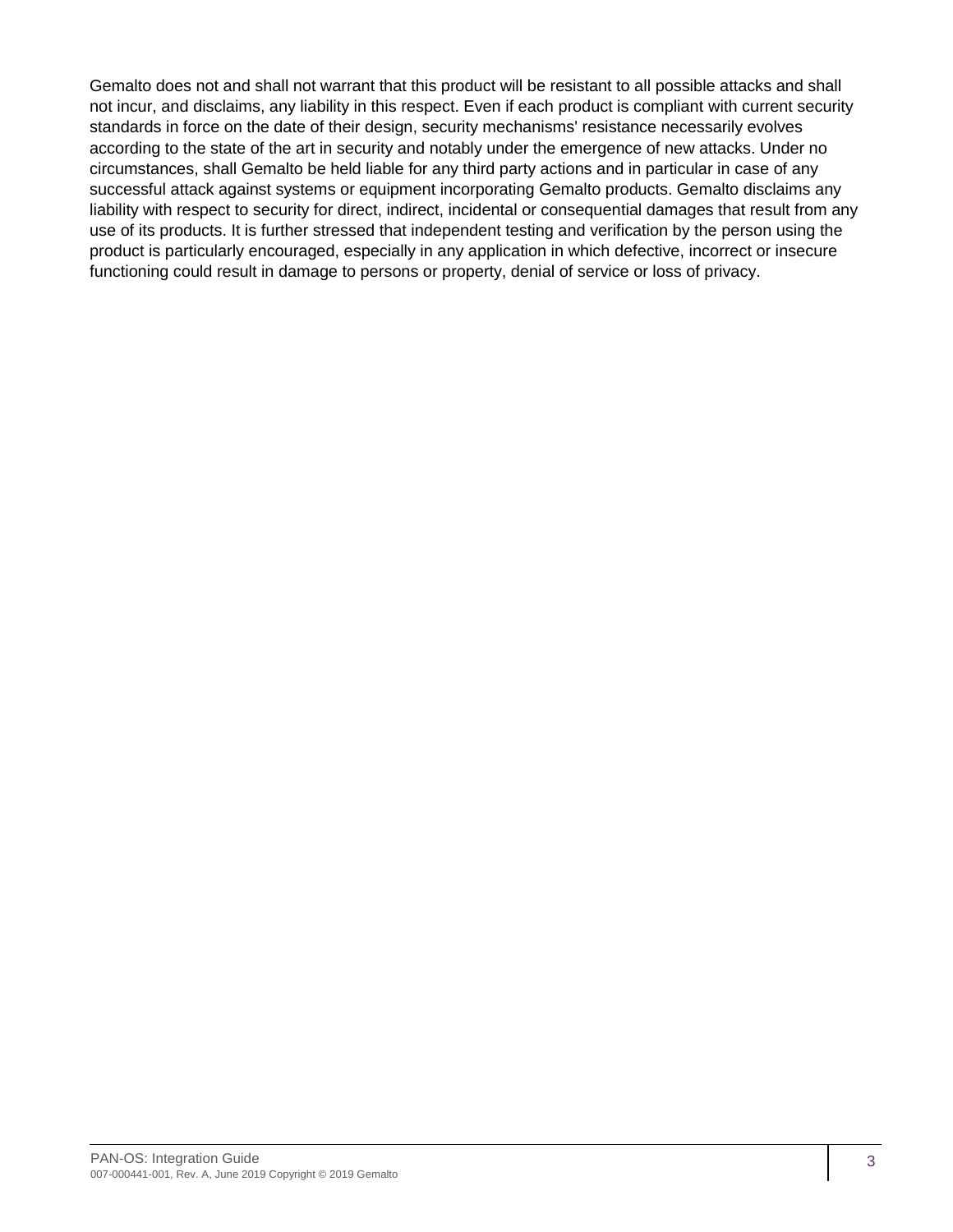# **CONTENTS**

| CHAPTER 1:                                                                                         |  |
|----------------------------------------------------------------------------------------------------|--|
|                                                                                                    |  |
|                                                                                                    |  |
| <b>CHAPTER 2:</b>                                                                                  |  |
|                                                                                                    |  |
|                                                                                                    |  |
|                                                                                                    |  |
|                                                                                                    |  |
| (For Forward Trust certificates only) Enabling the certificate for use in SSL/TLS Forward Proxy 17 |  |
|                                                                                                    |  |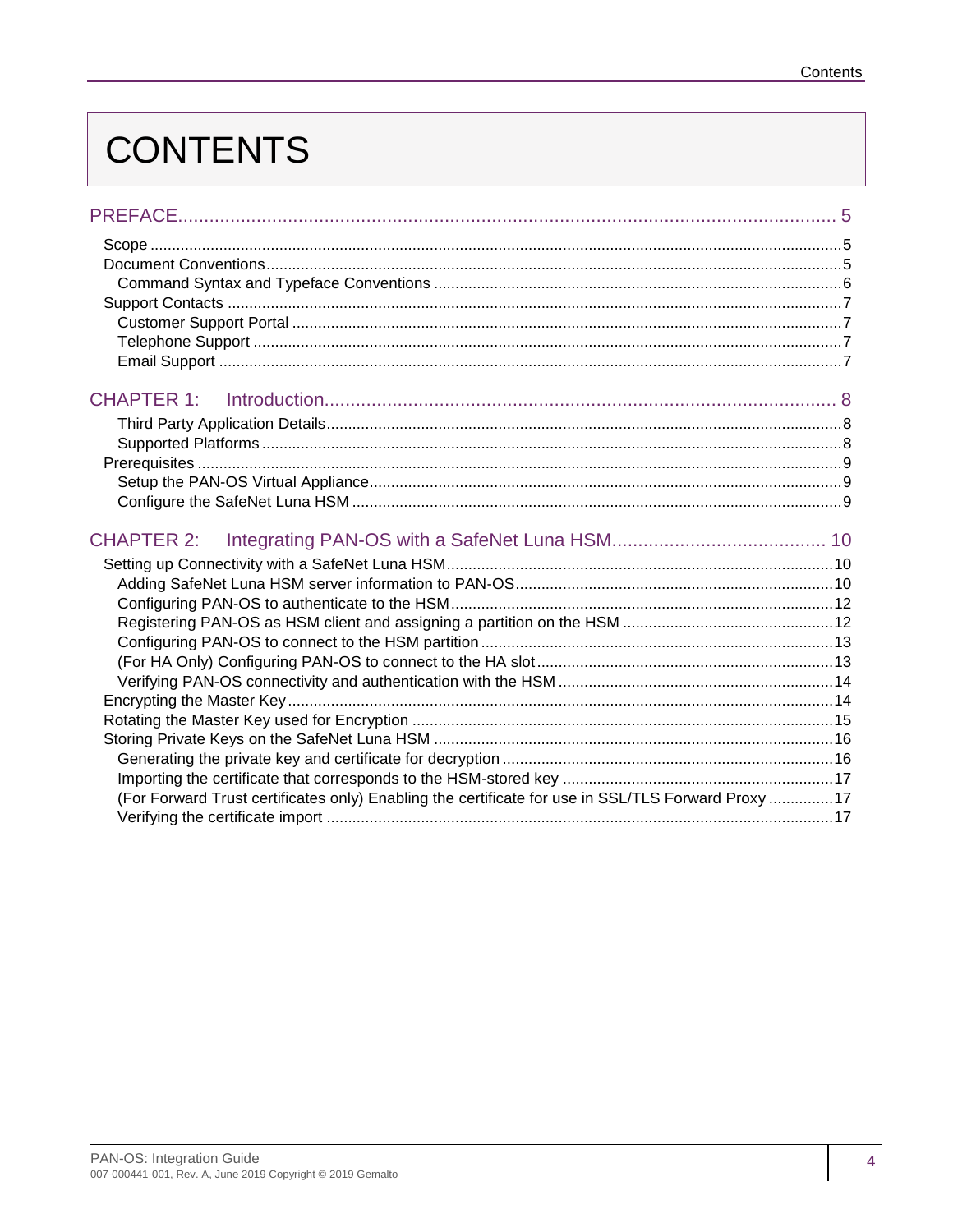# <span id="page-4-0"></span>PREFACE

This document guides administrators through the steps for integrating Palo Alto Networks (PAN)-OS with a SafeNet Luna HSM.

## <span id="page-4-1"></span>**Scope**

This document outlines the steps to integrate PAN-OS with a SafeNet Luna HSM. The SafeNet Luna HSM is used to encrypt the Master Key and store the private keys that PAN-OS uses for SSL forward proxy and SSL inbound inspection.

# <span id="page-4-2"></span>Document Conventions

This section provides information on the conventions used in this template.

#### **Notes**

Notes are used to alert you to important or helpful information. These elements use the following format:

**NOTE:** Take note. Notes contain important or helpful information.

#### **Cautions**

Cautions are used to alert you to important information that may help prevent unexpected results or data loss. These elements use the following format:

**CAUTION!** Exercise caution. Caution alerts contain important information that may help prevent unexpected results or data loss.

#### **Warnings**

Warnings are used to alert you to the potential for catastrophic data loss or personal injury. These elements use the following format:

**\*\*WARNING\*\* Be extremely careful and obey all safety and security measures. In this situation you might do something that could result in catastrophic data loss or personal injury**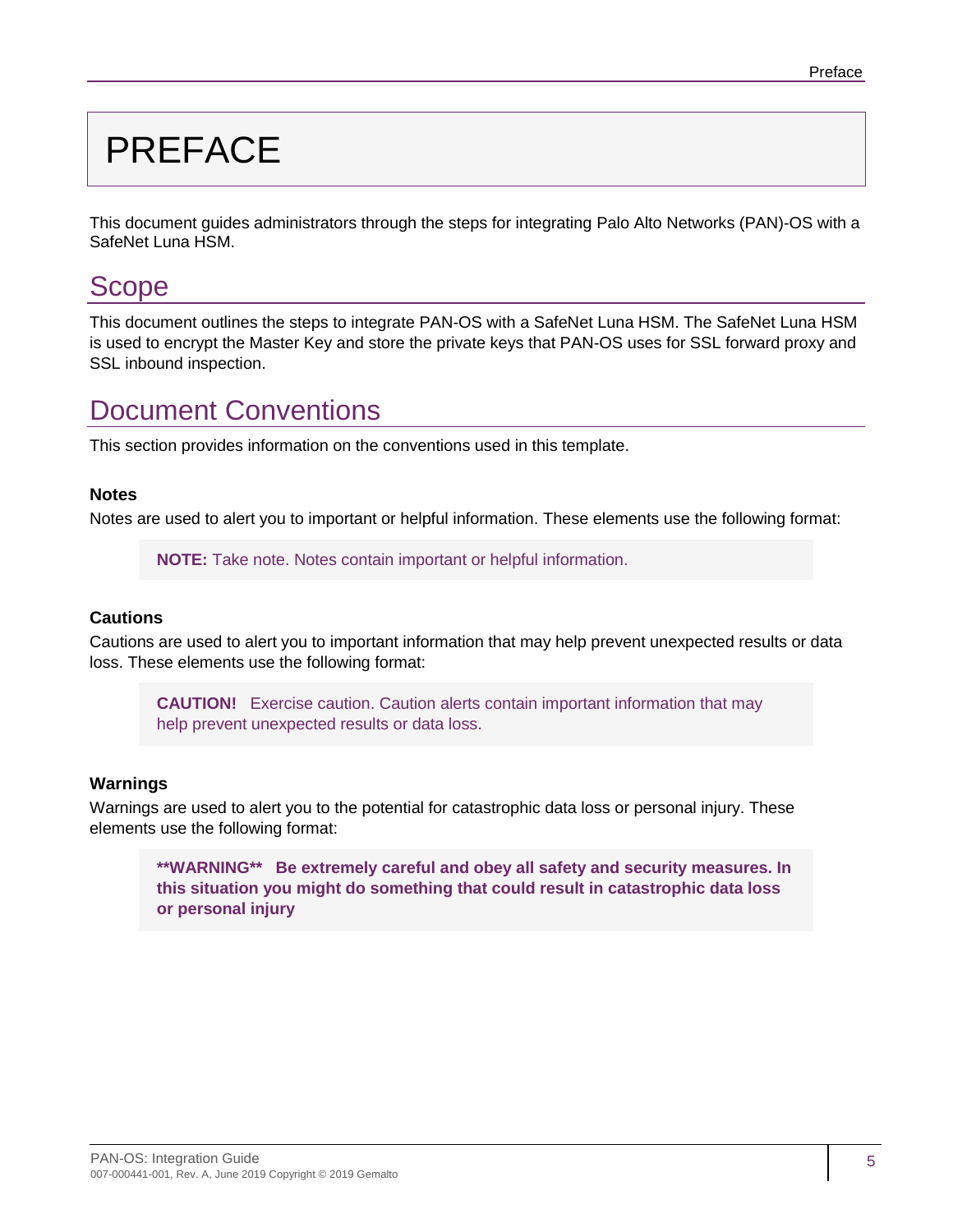| <b>Convention</b>                      | <b>Description</b>                                                                                                                                                                                                                                           |  |
|----------------------------------------|--------------------------------------------------------------------------------------------------------------------------------------------------------------------------------------------------------------------------------------------------------------|--|
| bold                                   | The bold attribute is used to indicate the following:                                                                                                                                                                                                        |  |
|                                        | Command-line commands and options (Type dir /p.)<br>$\geq$                                                                                                                                                                                                   |  |
|                                        | Button names (Click Save As.)<br>⋗                                                                                                                                                                                                                           |  |
|                                        | Check box and radio button names (Select the Print Duplex check box.)<br>$\geq$                                                                                                                                                                              |  |
|                                        | Window titles (On the Protect Document window, click Yes.)<br>>                                                                                                                                                                                              |  |
|                                        | Field names (User Name: Enter the name of the user.)<br>>                                                                                                                                                                                                    |  |
|                                        | Menu names (On the File menu, click Save.) (Click Menu > Go To ><br>⋗<br>Folders.)                                                                                                                                                                           |  |
|                                        | User input (In the Date box, type April 1.)<br>⋗                                                                                                                                                                                                             |  |
| italic                                 | The italic attribute is used for emphasis or to indicate a related document. (See the<br>Installation Guide for more information.)                                                                                                                           |  |
| Double quote marks                     | Double quote marks enclose references to other sections within the document.                                                                                                                                                                                 |  |
| <variable></variable>                  | In command descriptions, angle brackets represent variables. You must substitute<br>a value for command line arguments that are enclosed in angle brackets.                                                                                                  |  |
| [optional]<br>[ <optional>]</optional> | Square brackets enclose optional keywords or <variables> in a command line<br/>description. Optionally enter the keyword or <variable> that is enclosed in square<br/>brackets, if it is necessary or desirable to complete the task.</variable></variables> |  |
| [a b c]<br>$[ca> $ < b > $ $ < c > $]$ | Square brackets enclose optional alternate keywords or variables in a command<br>line description. Choose one command line argument enclosed within the braces,<br>if desired. Choices are separated by vertical (OR) bars.                                  |  |
| ${a b c}$<br>${ <a>   <b>   <c>}$      | Braces enclose required alternate keywords or <variables> in a command line<br/>description. You must choose one command line argument enclosed within the<br/>braces. Choices are separated by vertical (OR) bars.</variables>                              |  |

## <span id="page-5-0"></span>Command Syntax and Typeface Conventions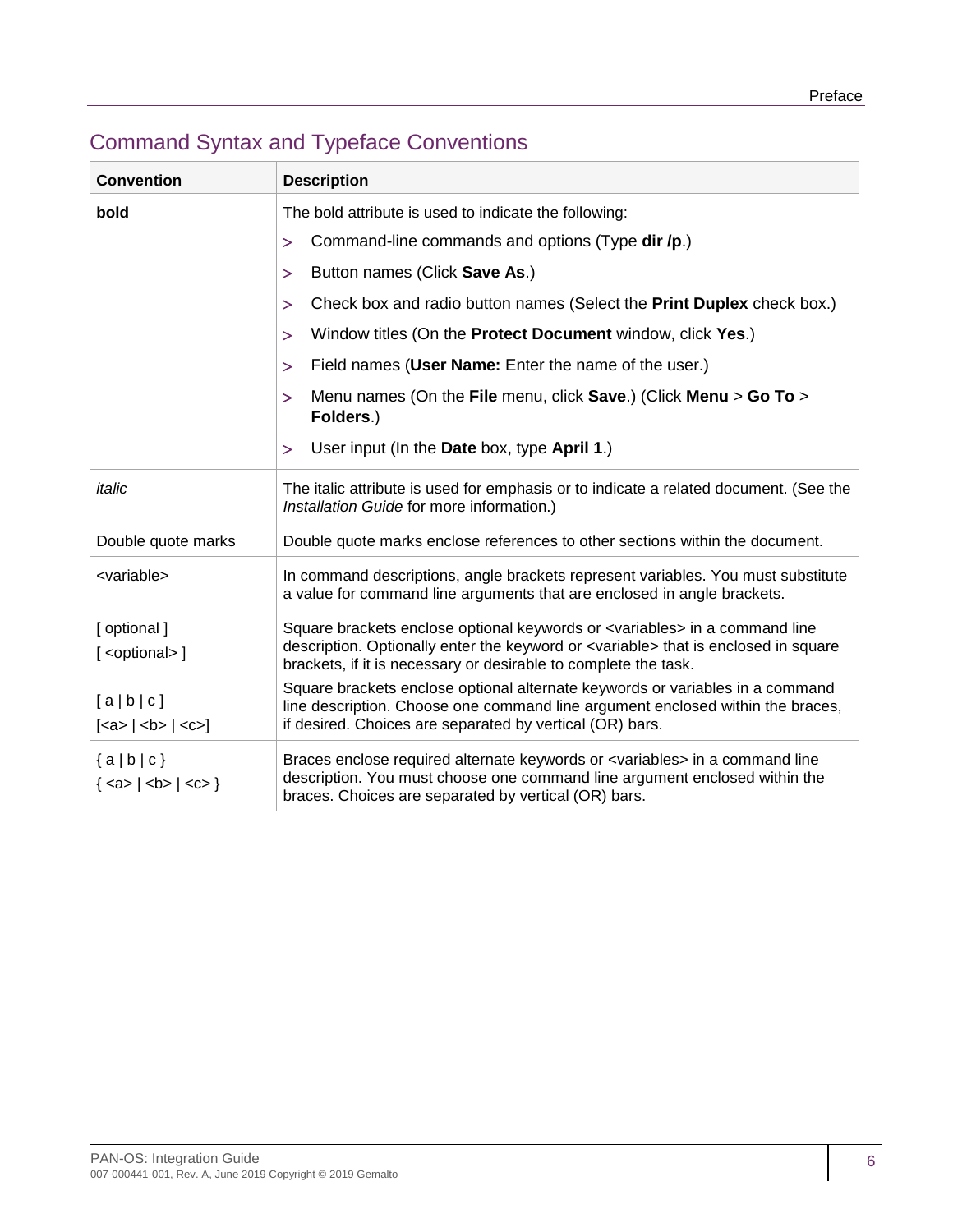# <span id="page-6-0"></span>Support Contacts

If you encounter a problem while installing, registering, or operating this product, refer to the documentation. If you cannot resolve the issue, contact your supplier or [Gemalto Customer Support.](https://supportportal.gemalto.com/)

Gemalto Customer Support operates 24 hours a day, 7 days a week. Your level of access to this service is governed by the support plan arrangements made between Gemalto and your organization. Please consult this support plan for further information about your entitlements, including the hours when telephone support is available to you.

## <span id="page-6-1"></span>Customer Support Portal

The Customer Support Portal, at [https://supportportal.gemalto.com,](https://supportportal.gemalto.com/) is a where you can find solutions for most common problems. The Customer Support Portal is a comprehensive, fully searchable database of support resources, including software and firmware downloads, release notes listing known problems and workarounds, a knowledge base, FAQs, product documentation, technical notes, and more. You can also use the portal to create and manage support cases.

**NOTE:** You require an account to access the Customer Support Portal. To create a new account, go to the portal and click on the **REGISTER** link.

## <span id="page-6-2"></span>Telephone Support

If you have an urgent problem, or cannot access the Customer Support Portal, you can contact Gemalto Customer Support by telephone at +1 410-931-7520. Additional local telephone support numbers are listed on the support portal.

## <span id="page-6-3"></span>Email Support

You can also contact technical support by email at [technical.support@gemalto.com.](mailto:technical.support@gemalto.com)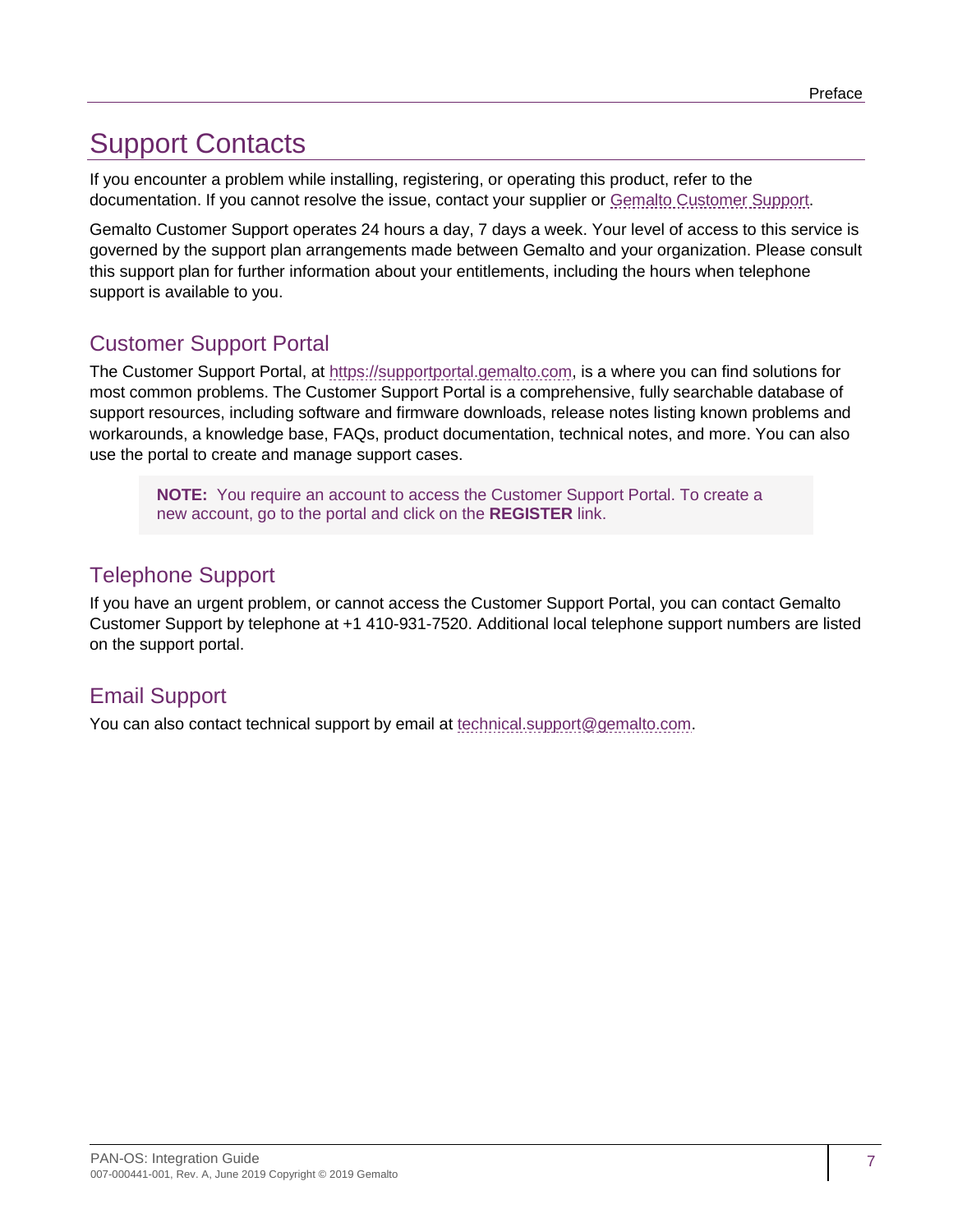# <span id="page-7-0"></span>CHAPTER 1: Introduction

Palo Alto Networks (PAN)-OS is a security-specific operating system which runs all Palo Alto Networks® nextgeneration firewalls that allows organizations to safely enable applications using App-ID, User-ID, Content-ID, GlobalProtect, and WildFire. It protects against all threats both known and unknown with Content-Id™ and Wildfire™. The SafeNet Luna HSM is used to encrypt the PAN-OS Master Key and store the private keys that PAN-OS uses for SSL forward proxy and SSL inbound inspection.

The benefits of integrating PAN-OS with a SafeNet Luna HSM include:

- Full life cycle management of the keys.
- Access to the HSM audit trail.
- Significant performance improvements by off-loading cryptographic operations from servers.

## <span id="page-7-1"></span>Third Party Application Details

This integration guide uses the following third party applications:

> PAN-OS

## <span id="page-7-2"></span>Supported Platforms

**SafeNet Luna HSM:** SafeNet Luna HSM appliances are purposefully designed to provide a balance of security, high performance, and usability that makes them an ideal choice for enterprise, financial, and government organizations. SafeNet Luna Network HSMs physically and logically secure cryptographic keys and accelerate cryptographic processing.

The SafeNet Luna HSM on premise offerings include the SafeNet Luna Network HSM, SafeNet PCIe HSM, and SafeNet Luna USB HSMs. SafeNet Luna HSMs are also available for access as an offering from cloud service providers such as IBM cloud HSM and AWS cloud HSM classic.

| <b>Third Party Details</b> | <b>SafeNet Appliance version</b> | <b>Firmware Version</b> |
|----------------------------|----------------------------------|-------------------------|
| PAN-OS VM Series 9.0.1     | Appliance Version- 6.3.0-1048    | 6.27.0                  |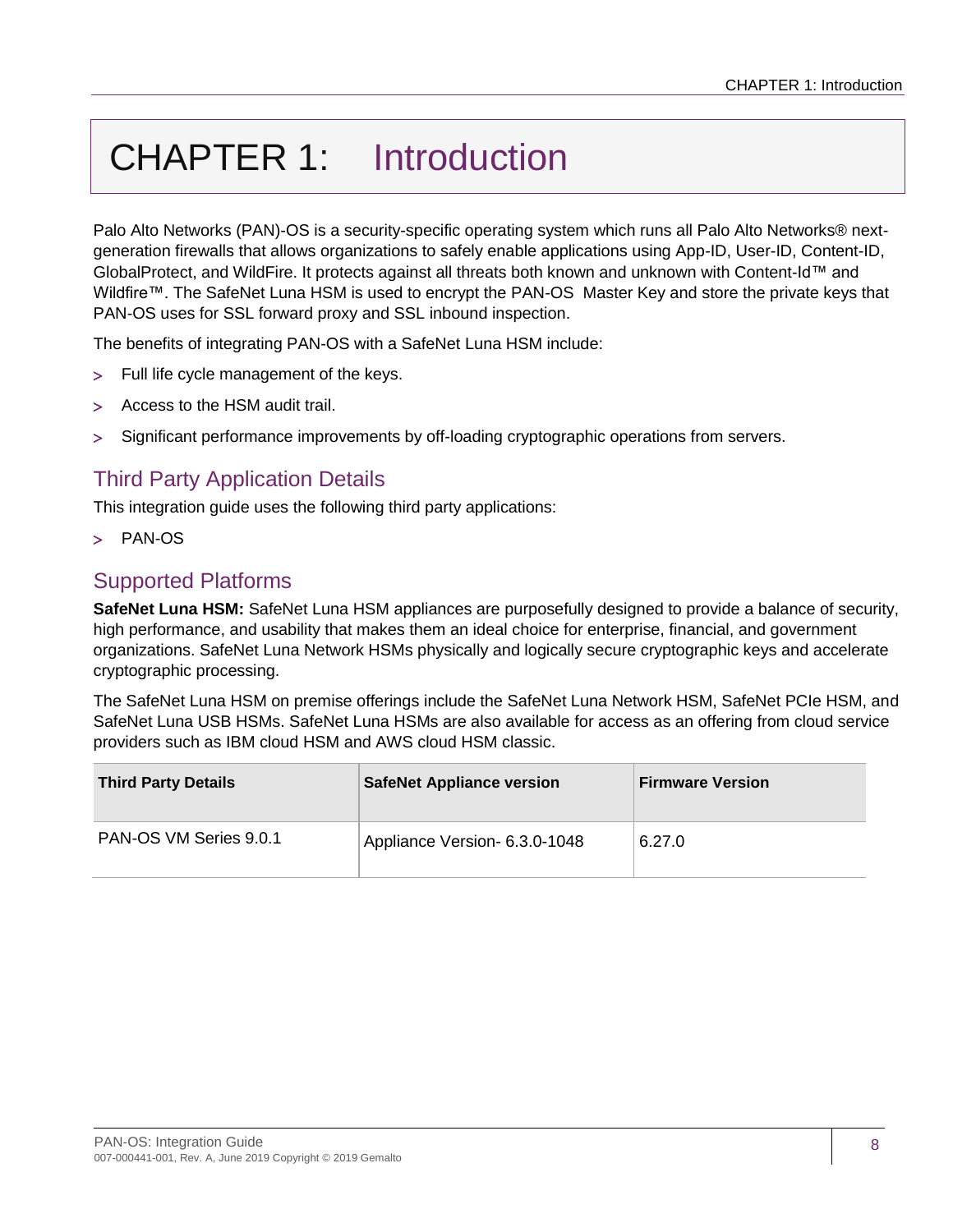## <span id="page-8-0"></span>**Prerequisites**

Before you proceed with the integration, complete the following:

## <span id="page-8-1"></span>Setup the PAN-OS Virtual Appliance

Use the appropriate virtual image file to deploy the virtual appliance on the VMware. Refer to the *Palo Alto Support Portal* and *Palo Alto Product Documentation* for further information.

When your virtual appliance is available on a VMware, perform the following steps:

**1.** Access the PAN-OS Web console through the IP address that was configured during deployment.

For example: <https:/PAN-OS-Web\_Interface\_IP>.

| <b><i>villi</i></b> paloalto |  |
|------------------------------|--|
| <b>Username</b>              |  |
| Password                     |  |
| Log In                       |  |

**2.** Configure PAN-OS to use a static IP address.

**NOTE:** Before the HSM and PAN-OS connect, the HSM authenticates PAN-OS based on its IP address. As a result, you must configure the PAN-OS to use a static IP address, not a dynamic address assigned through DHCP. Operations on the HSM stop working if the PAN-OS address changes during runtime.

## <span id="page-8-2"></span>Configure the SafeNet Luna HSM

Before you get started ensure that the HSM is setup, initialized, provisioned and ready for deployment.

The steps for configuring the connectivity between the PAN-OS environment and the SafeNet Luna HSM appliance are included as a procedure in the integration guide.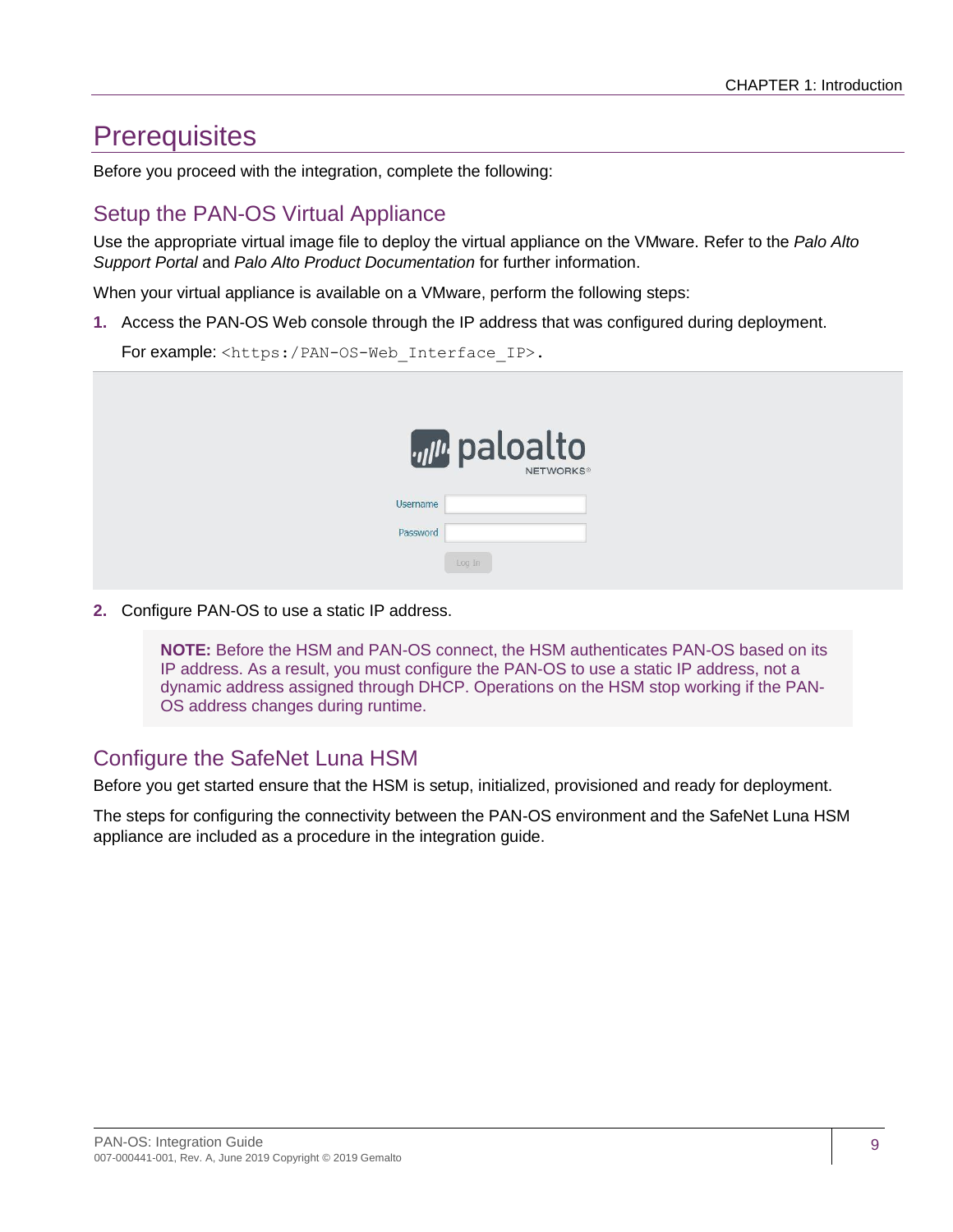# <span id="page-9-0"></span>CHAPTER 2: Integrating PAN-OS with a SafeNet Luna HSM

To Integrate PAN-OS with the SafeNet Luna HSM complete the following:

- > [Setting up Connectivity with a SafeNet Luna HSM](#page-9-1)
- > [Encrypting the Master Key](#page-13-1)
- > [Rotating the Master Key used for Encryption](#page-14-0)
- > [Storing Private Keys on the SafeNet Luna HSM](#page-15-0)

# <span id="page-9-1"></span>Setting up Connectivity with a SafeNet Luna HSM

To set up connectivity between the SafeNet Luna HSM and PAN-OS complete the following:

- [Adding SafeNet Luna HSM server Information to PAN-OS](#page-9-2)
- [Configuring PAN-OS to authenticate to the HSM](#page-11-0)
- [Registering PAN-OS as HSM client and assigning a partition on the HSM](#page-11-1)
- > [Configuring PAN-OS to connect to the HSM partition](#page-12-0)
- [\(For HA Only\) Configuring PAN-OS to connect to the HA slot](#page-12-1)
- [Verifying PAN-OS connectivity and authentication with the HSM](#page-13-0)

## <span id="page-9-2"></span>Adding SafeNet Luna HSM server information to PAN-OS

Access the PAN-OS web interface and configure PAN-OS to use the SafeNet Luna HSM.

**To add the SafeNet Luna HSM server information to PAN-OS**

- **1.** Log in to the PAN-OS web interface and select **DeviceSetupHSM.**
- **2.** Edit the Hardware Security Module Provider settings and set the **Provider Configured** section to **SafeNet Network HSM**.
- **3.** Add the HSM server. Repeat for each HSM server if completing a high-availability (HA) configuration.

**NOTE:** A high availability (HA) HSM configuration requires at least two servers. You can have a cluster of up to 16 HSM servers. All HSM servers in the cluster must run the same SafeNet version and must authenticate separately. You should use a SafeNet cluster only when you want to replicate the keys across the cluster. Alternatively, you can add up to 16 SafeNet HSM servers to function independently.

- **a.** Enter a **Module Name** (an ASCII string of up to 31 characters) for the HSM server.
- **b.** Enter an IPv4 address for the HSM **Server Address**.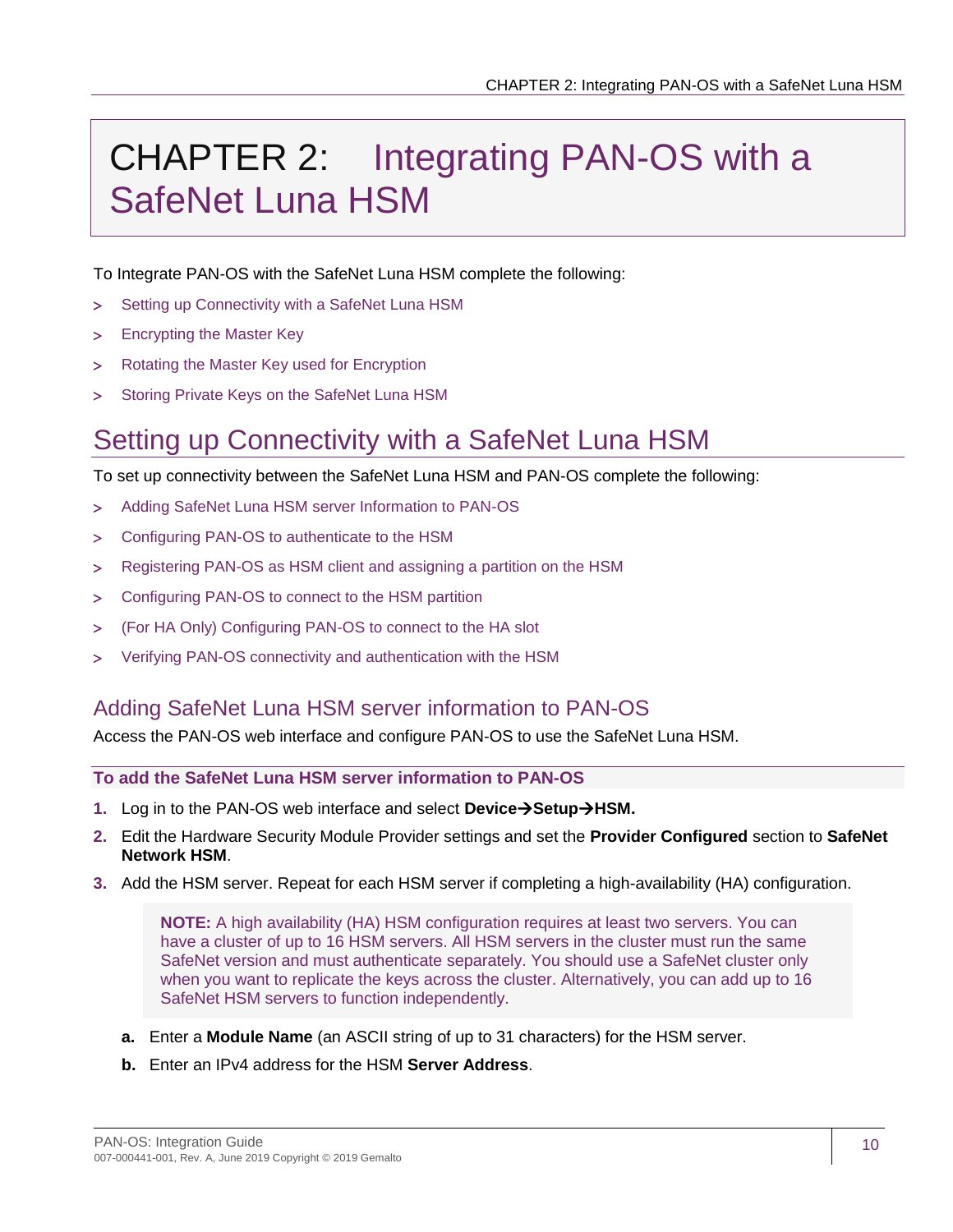**4.** If configuring HA, select **High Availability**, specify the **Auto Recovery Retry** value (maximum number of times the HSM client tries to recover its connection to an HSM server before failing over to an HSM HA peer server; range is 0 to 500; default is 0), and enter a **High Availability Group Name** (an ASCII string up to 31 characters long).

**NOTE:** If you configure two or more HSM servers, the best practice is to enable **High Availability**.

| Hardware Security Module Provider         |                               |    | ൫      |
|-------------------------------------------|-------------------------------|----|--------|
| Provider Configured SafeNet Network HSM   |                               |    | v      |
| Module Name                               | Server Address                |    |        |
| MySA1<br>MySA2<br>$\bullet$ Add $\bullet$ | 10.164.74.107<br>10,164,56,82 |    |        |
| High Availability                         |                               |    |        |
| Auto Recovery Retry 2                     |                               |    |        |
| High Availability Group Name MyHA         |                               |    |        |
|                                           |                               | OK | Cancel |

- **5.** Click **OK** and **Commit** your changes.
- **6.** Click **Select HSM Client Version** and select version **6.3.0**.
- **7.** Click **OK** and **Commit** your changes.
- **8.** (Optional) If you don't want PAN-OS to connect through the management interface, you can configure a service route to connect to the HSM.

**CAUTION:** If you configure a service route for the HSM, running the **clear session all** CLI command clears all existing HSM sessions, which brings all HSM states down and then up again. During the several seconds required for HSM to recover, all SSL/TLS operations will fail.

- **a.** Select **DeviceSetupServices** and click **Service Route Configuration.**
- **b. Customize** a service route. The **IPv4** tab is active by default.
- **c.** Click **HSM** in the **Service** column.
- **d.** Select a **Source Interface** for the HSM.
- **e.** Click **OK** and **Commit** your changes.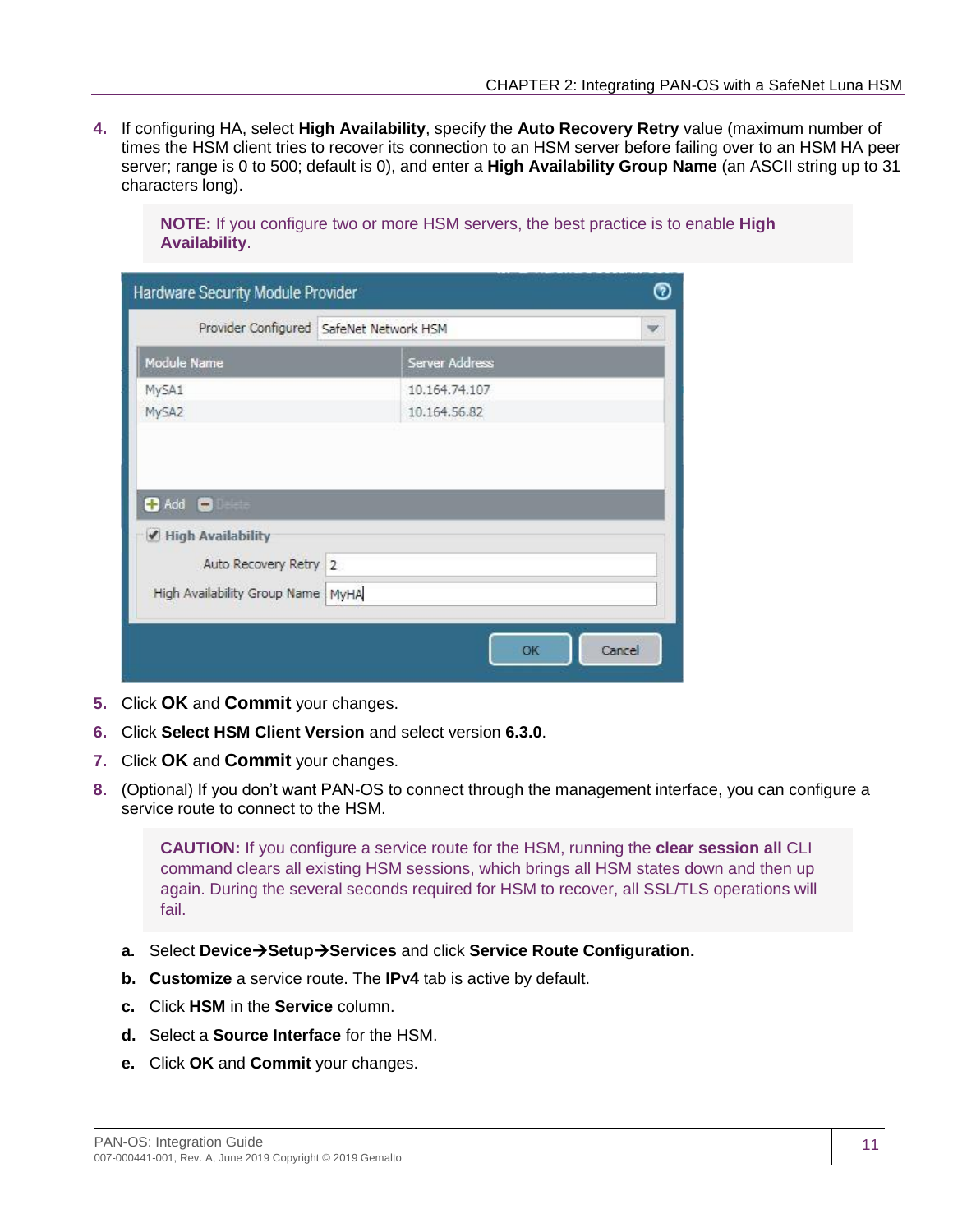## <span id="page-11-0"></span>Configuring PAN-OS to authenticate to the HSM

Add the SafeNet Luna HSM admin credentials to PAN-OS to allow PAN-OS to access the HSM as a user.

#### **To add the HSM admin credentials**

- **1.** Select **DeviceSetupHSM** and **Setup Hardware Security Module**.
- **2.** Select the HSM **Server Name** configured in previous steps.
- **3.** Enter the **Administrator Password** to authenticate the PAN-OS to the HSM. The **Administrator Password** is the HSM admin password.

|                                  | Setup Hardware Security Module                                                                   |                         |
|----------------------------------|--------------------------------------------------------------------------------------------------|-------------------------|
| <b>HSM Module Authentication</b> |                                                                                                  |                         |
| Server Name MySA1                |                                                                                                  | $\overline{\mathbf{v}}$ |
| Administrator                    |                                                                                                  |                         |
|                                  | Password Administrator password to authenticate this device to the Hardware Security<br>Modules. |                         |

#### **4.** Click **OK**.

The PAN-OS tries to authenticate to the HSM and displays a status message.

| ype                      | Response                                                                                                           | Status         |
|--------------------------|--------------------------------------------------------------------------------------------------------------------|----------------|
| Authentication<br>Status | HSM authentication server name<br>MySA1 authentication success. Please<br>register client on HSM server and login. | <b>SUCCess</b> |

**5.** Click **OK**.

<span id="page-11-1"></span>Registering PAN-OS as HSM client and assigning a partition on the HSM

Register PAN-OS as the HSM client and assign a partition to it.

**NOTE:** If the HSM has an existing PAN-OS with the same <PAN-OS client name> already registered, you must remove the duplicate registration by running the **client delete client <PAN-OS\_client\_name>** command before trying to register the new client.

#### **To register the PAN-OS as HSM client and assign a partition on the HSM**

- **1.** Log in to the HSM as the admin user.
- **2.** Register PAN-OS: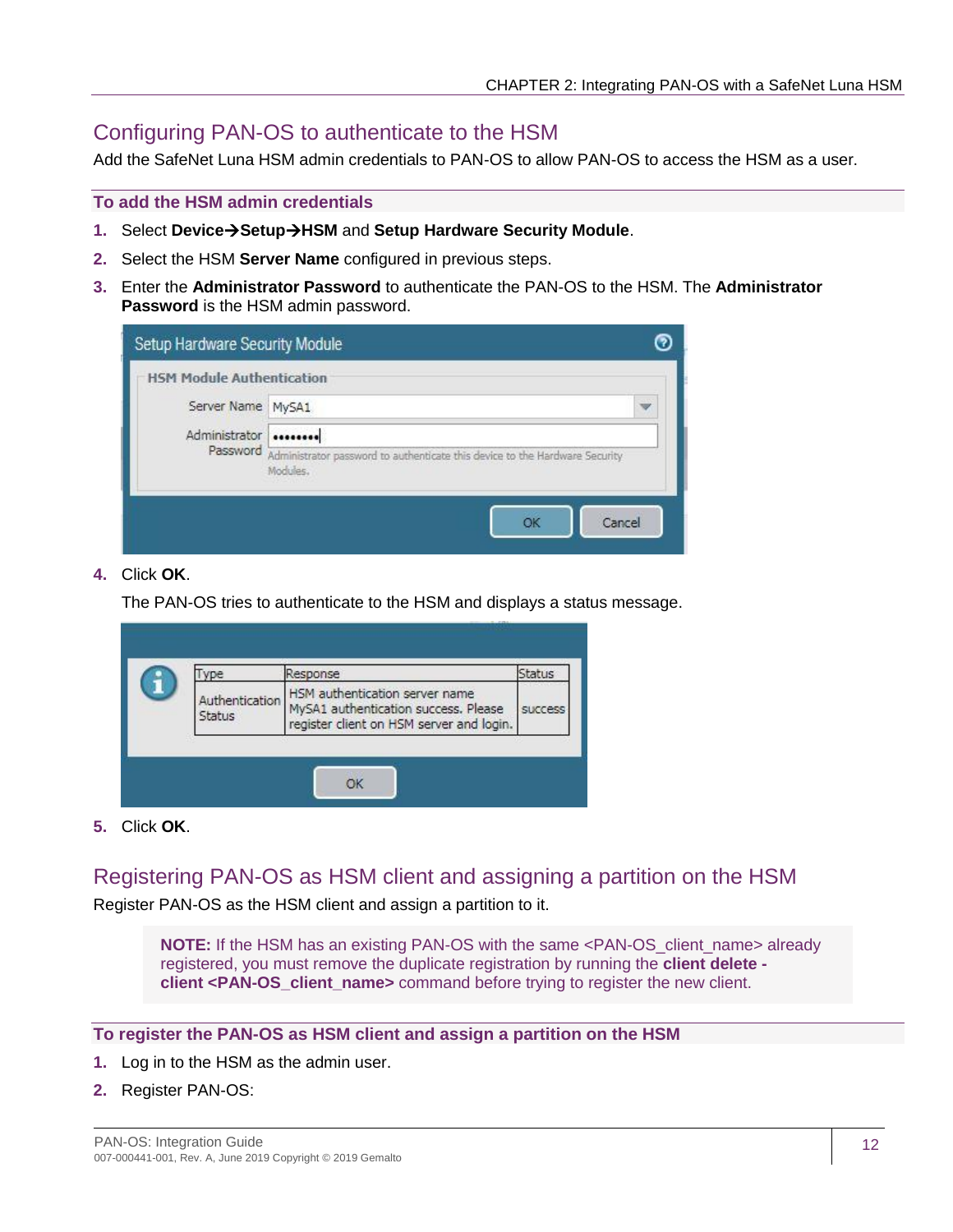- # client register -c *<*PAN-OS\_client\_name> -ip <PAN-OS\_IP>
- **3.** Assign a partition to PAN-OS.
	- # client assignpartition -c < PAN-OS\_client\_name> -p <partition-name>

## <span id="page-12-0"></span>Configuring PAN-OS to connect to the HSM partition

Add the partition password to authenticate the PAN-OS to the HSM partition.

**To configure PAN-OS to connect to the HSM partition**

- 1. Select **Device > Setup > HSM** and refresh (  $\text{G}$  ) the display.
- **2.** Open the **Setup HSM Partition** (Hardware Security Operations settings).
- **3.** Enter the **Partition Password** to authenticate the PAN-OS to the partition on the HSM. The **Partition Password** is the Crypto Officer password.

| Setup Hardware Security Module<br><b>HSM Partition Authentication</b> |                                                                                            |  |
|-----------------------------------------------------------------------|--------------------------------------------------------------------------------------------|--|
| Partition Password                                                    |                                                                                            |  |
|                                                                       | Password to authenticate this device to the partition on the Hardware Security<br>Modules. |  |
|                                                                       | Cancel                                                                                     |  |

**4.** Click **OK**.

| Login Status   HSM Login succeeded.   success |  |
|-----------------------------------------------|--|
|                                               |  |
|                                               |  |
|                                               |  |
|                                               |  |

### <span id="page-12-1"></span>(For HA Only) Configuring PAN-OS to connect to the HA slot

Repeat the previous authentication, registration, and partition connection steps to add another HSM to the existing HA group. If you remove an HSM from your configuration, repeat the previous partition connection step to remove the deleted HSM from the HA group.

Add the HA slots to PAN-OS using the available PAN-OS CLI commands.

#### **To configure PAN-OS to connect to the HA slot**

- **1.** Log in to PAN-OS CLI.
- **2.** Create the HA group.
	- # request hsm ha create-ha-group password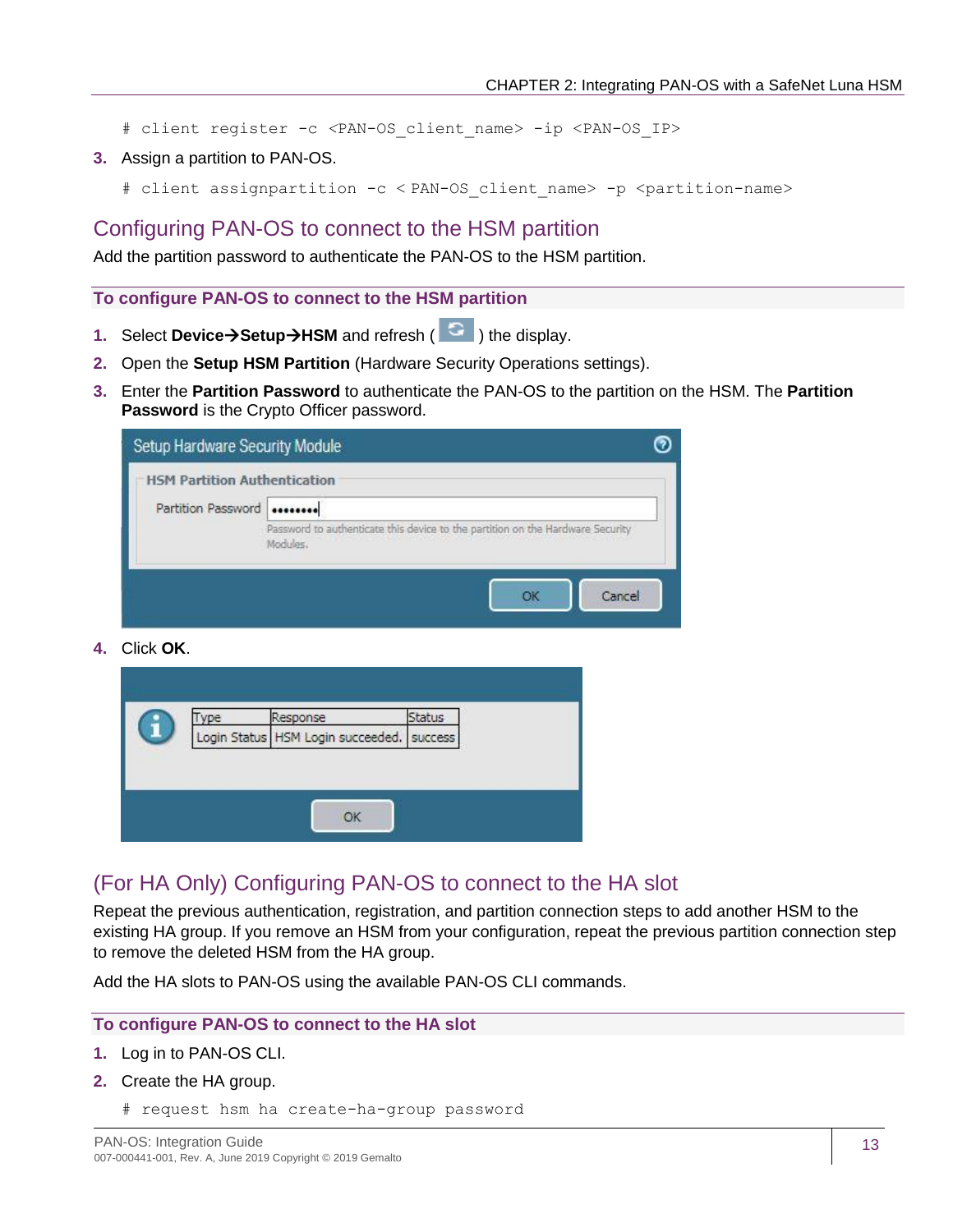- **3.** Synchronize the members of the HA group.
	- # request hsm ha synchronize password
- **4.** Replace the HSM servers in the HA group.
	- # request hsm ha replace-server password

## <span id="page-13-0"></span>Verifying PAN-OS connectivity and authentication with the HSM

Verify the connectivity of PAN-OS and the HSM partition using the PAN-OS web interface.

**To Verify PAN-OS connectivity and authentication with the HSM**

- **1.** Select **DeviceSetupHSM** and check the authentication and connection **Status**.
	- **Green:** The PAN-OS is successfully authenticated and connected to the HSM.
	- **Red:** The PAN-OS failed to authenticate to the HSM or network connectivity to the HSM is unavailable.
- **2.** View the following columns in **Hardware Security Module Status** to determine the authentication status:
	- **Serial Number:** The serial number of the HSM partition. This value is only available if PAN-OS successfully authenticated to the HSM.
	- **Partition:** The partition name on the HSM that is assigned to PAN-OS.
	- **Module State:** The current state of the HSM connection. This value is always **Authenticated** if the Hardware Security Module Status displays the HSM.

| Hardware Security Module Provider                                                                                                        | ∗                                       | Hardware Security Operations                                                                                                                                   |
|------------------------------------------------------------------------------------------------------------------------------------------|-----------------------------------------|----------------------------------------------------------------------------------------------------------------------------------------------------------------|
| High Availability<br>High Availability Group Name MyHA1<br>Firewall Source Address 10.164.78.99<br>Master Key Secured by HSM<br>Status O | Provider Configured SafeNet Network HSM | Setup Hardware Security Module<br>Setup HSM Partition<br>Show Detailed Information<br>Export Support File<br>Reset HSM Connection<br>Select HSM Client Version |
| Hardware Security Module Status                                                                                                          |                                         | c                                                                                                                                                              |
| <b>Serial No</b>                                                                                                                         | <b>Partition</b>                        | <b>Module State</b>                                                                                                                                            |
| 1233061544413                                                                                                                            | arif                                    | Authenticated                                                                                                                                                  |

# <span id="page-13-1"></span>Encrypting the Master Key

The Master Key encrypts all private keys and passwords on the PAN-OS. You can encrypt the master key using an encryption key that is stored on SafeNet Luna HSM. PAN-OS then requests the HSM to decrypt the master key whenever it is required to decrypt a password or private key on the PAN-OS.

The HSM encrypts the master key using a wrapping key.

**NOTE:** PAN-OS configured in FIPS/CC mode do not support master key encryption using an HSM.

If you have not previously encrypted the master key on a PAN-OS, use the following procedure to encrypt it.

Return to this procedure anytime you need to encrypt a key for the first time, or if you define a new master key and you want to encrypt it.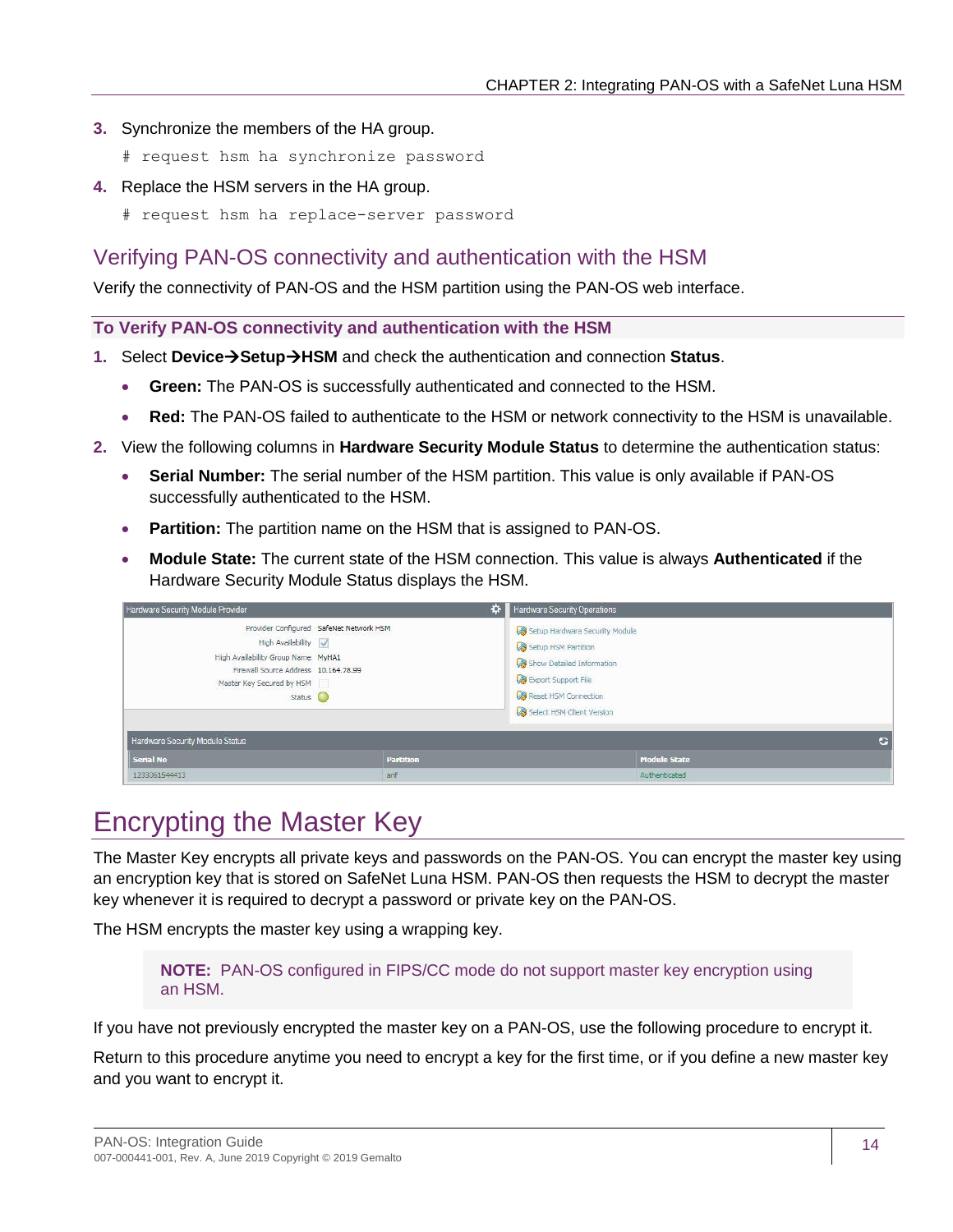#### **To encrypt the Master Key**

- **1.** Select **DeviceMaster Key and Diagnostics**.
- **2.** Specify the key that is currently used to encrypt all of the private keys and passwords on the PAN-OS in the **Master Key** field.
- **3.** If changing the Master Key, enter the new Master Key and confirm.
- **4.** Select the **HSM** check box.
	- **Life Time:** The number of days and hours after which the master key expires (range 1-730 days).
	- **Time for Reminder:** The number of days and hours before expiration when the user is notified of the impending expiration (range 1–365 days).
- **5.** Click **OK**.

| Stored on HSM                     |                    |  |                                                                                                            |  |  |  |  |  |  |
|-----------------------------------|--------------------|--|------------------------------------------------------------------------------------------------------------|--|--|--|--|--|--|
| New Master Key                    |                    |  |                                                                                                            |  |  |  |  |  |  |
| Confirm New Master Key            |                    |  |                                                                                                            |  |  |  |  |  |  |
| Lifetime 718                      |                    |  | Hours                                                                                                      |  |  |  |  |  |  |
| Ranges from 1 hour to 18250 days. |                    |  |                                                                                                            |  |  |  |  |  |  |
| Time for Reminder 250             |                    |  | Hours                                                                                                      |  |  |  |  |  |  |
|                                   |                    |  |                                                                                                            |  |  |  |  |  |  |
|                                   |                    |  |                                                                                                            |  |  |  |  |  |  |
|                                   |                    |  | Hours                                                                                                      |  |  |  |  |  |  |
|                                   |                    |  |                                                                                                            |  |  |  |  |  |  |
|                                   |                    |  |                                                                                                            |  |  |  |  |  |  |
|                                   |                    |  | OK<br>Cancel                                                                                               |  |  |  |  |  |  |
|                                   | Current Master Key |  | Days 17<br>Days <sub>1</sub><br>Ranges from 1 hour to 365 days.<br>Days<br>Ranges from 1 hour to 730 days. |  |  |  |  |  |  |

## <span id="page-14-0"></span>Rotating the Master Key used for Encryption

As a best practice, we recommend periodically refreshing the Master Key encryption by rotating the wrapping key that encrypts it. The wrapping key resides on the HSM.

#### **To refresh the Master Key Encryption**

- **1.** Log in to the PAN-OS CLI.
- **2.** Use the following CLI command to rotate the wrapping key for the master key on an HSM:
	- # request hsm mkey-wrapping-key-rotation

If the master key is encrypted on the HSM, the CLI command will generate a new wrapping key on the HSM and encrypt the master key with the new wrapping key.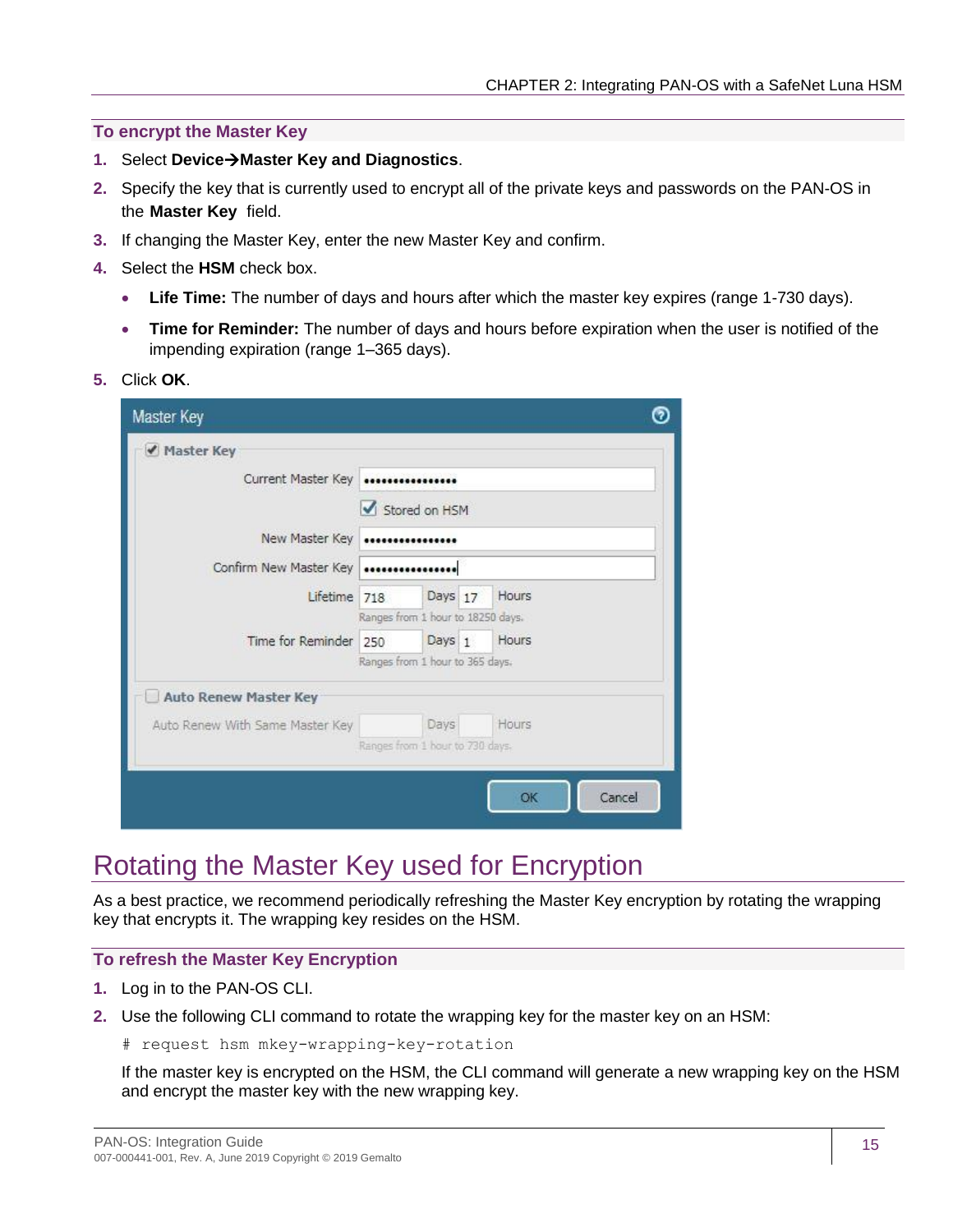If the master key is not encrypted on the HSM, the CLI command will generate new wrapping key on the HSM for future use. The old wrapping key is not deleted by this command.

## <span id="page-15-0"></span>Storing Private Keys on the SafeNet Luna HSM

For additional security, you can use an HSM to secure the private keys used for PAN-OS SSL/TLS decryption. PAN-OS uses the HSM for SSL/TLS decryption for the following features:

- **SSL Forward Proxy:** The HSM can store the private key of the Forward Trust certificate that signs certificates in SSL/TLS forward proxy operations. The PAN-OS will then send the certificates that it generates during such operations to the HSM for signing before forwarding the certificates to the client.
- **[SSL Inbound Inspection:](https://docs.paloaltonetworks.com/content/techdocs/en_US/pan-os/9-0/pan-os-admin/decryption/decryption-concepts/ssl-inbound-inspection.html#id8e14546e-d8d9-485b-a936-64119ef7ad61)** The HSM can store the private keys for the internal servers for which you are performing SSL/TLS inbound inspection.

If you use the DHE or ECDHE key exchange algorithms to enable perfect forward secrecy (PFS) support for SSL decryption, you can use an HSM to store the private keys for SSL Inbound Inspection. You can also use an HSM to store ECDSA keys used for SSL Forward Proxy or SSL Inbound Inspection decryption.

This section contains the following topics:

- [Generating the private key and certificate for decryption](#page-15-1)
- > Importing [the certificate that corresponds to the HSM-stored key](#page-16-0)
- (For Forward Trust certificates only) Enabling [the certificate for use in SSL/TLS Forward Proxy](#page-16-1)
- [Verifying the certificate import](#page-16-2)

### <span id="page-15-1"></span>Generating the private key and certificate for decryption

For the purpose of this demonstration the SafeNet Luna HSM client is installed on a separate OS (Linux/Windows) with an NTLS connection to PAN-OS.

Access the partition used by PAN-OS and generate a key pair and self-signed certificate using the **cmu** utility.

#### **To generate a key pair and certificate**

**1.** Create key pair using cmu.

# ./cmu gen -modulusBits=2048 -publicExp=65537 -sign=T -verify=T

**2.** Run **cmu list** to list the key.

# ./cmu list

**3.** Create a self-signed certificate.

```
# ./cmu selfSign -C=CA -O=thales -startDate=20190101 -endDate=20250101 -
CN="test.thales.com"
```
**4.** Run **cmu list** to verify that the certificate was generated successfully.

# ./cmu list

- **5.** Export the certificate.
	- # ./cmu export

#### Copy the certificate to the system from where you are using the PAN-OS web console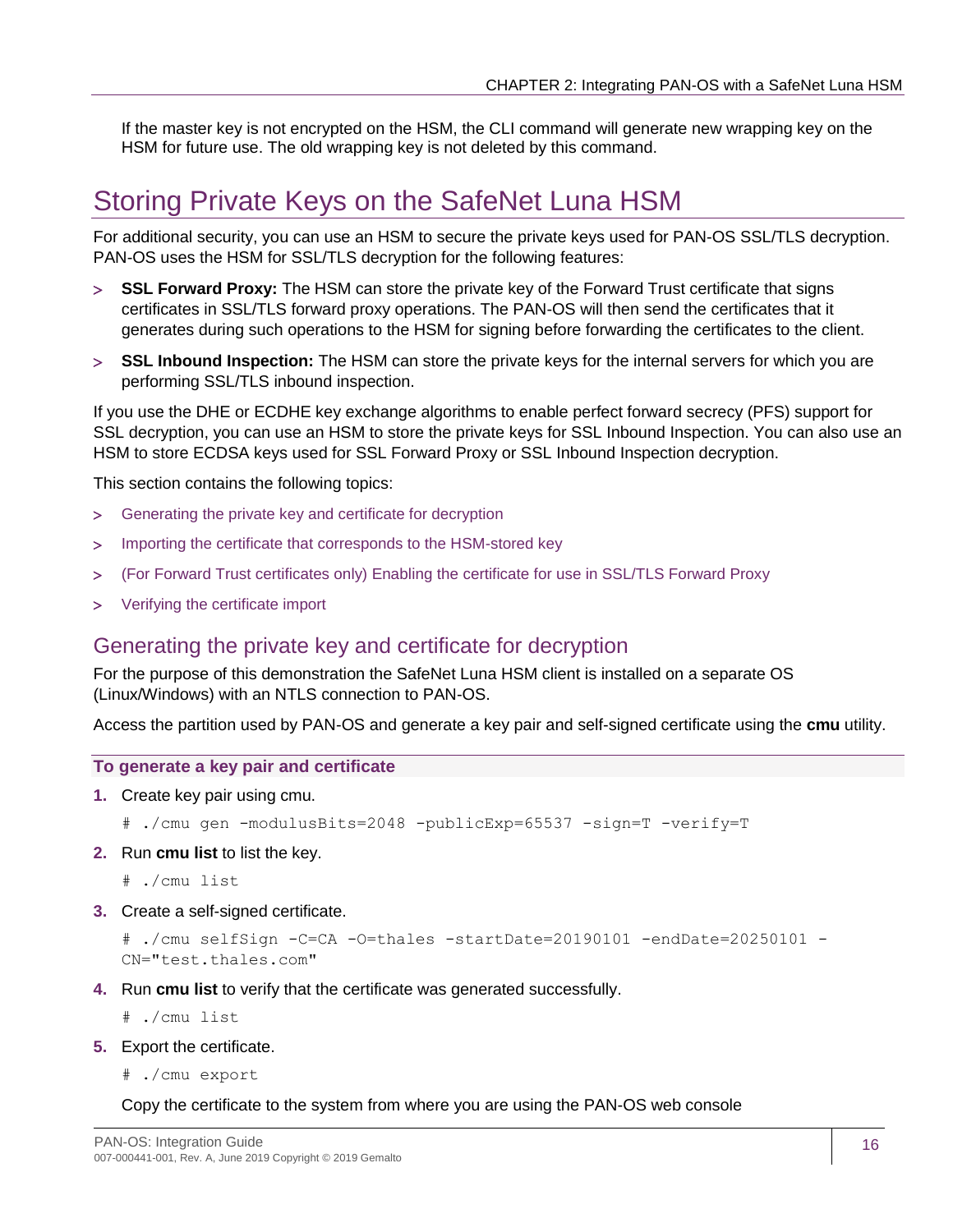## <span id="page-16-0"></span>Importing the certificate that corresponds to the HSM-stored key

Import the copied certificate into PAN-OS using PAN-OS web interface.

**To import the certificate that corresponds to the HSM-stored key**

- **1.** Select **DeviceCertificate ManagementCertificatesDevice Certificates** and click **Import**.
- **2.** Enter the **Certificate Name**.
- **3. Browse** to the **Certificate File** on the HSM.
- **4.** Select a **File Format**.
- **5.** Select **Private Key resides on Hardware Security Module**.
- **6.** Click **OK** and **Commit** your changes.

| <b>Import Certificate</b> |                                                                       |        |    |                          |
|---------------------------|-----------------------------------------------------------------------|--------|----|--------------------------|
| Certificate Type C Local  |                                                                       | SCEP   |    |                          |
| Certificate Name   mycert |                                                                       |        |    |                          |
|                           | Certificate File C:\fakepath\mycert.pem                               | Browse |    |                          |
|                           | File Format Base64 Encoded Certificate (PEM)                          |        |    | $\overline{\mathscr{L}}$ |
|                           | Private key resides on Hardware Security Module<br>Import private key |        |    |                          |
| Key File                  |                                                                       |        |    | Browse                   |
| Passphrase                |                                                                       |        |    |                          |
| Confirm Passphrase        |                                                                       |        |    |                          |
|                           |                                                                       |        | OK | Cancel                   |

## <span id="page-16-1"></span>(For Forward Trust certificates only) Enabling the certificate for use in SSL/TLS Forward Proxy

If using SSL/TLS Forward Proxy then enable the certificate.

### **To enable the certificate for use in SSL/TLS Forward Proxy**

- **1.** Open the certificate you imported for editing.
- **2.** Select **Forward Trust Certificate**.
- **3.** Click **OK** and **Commit** your changes.

## <span id="page-16-2"></span>Verifying the certificate import

Verify that the certificate has been successfully imported onto PAN-OS.